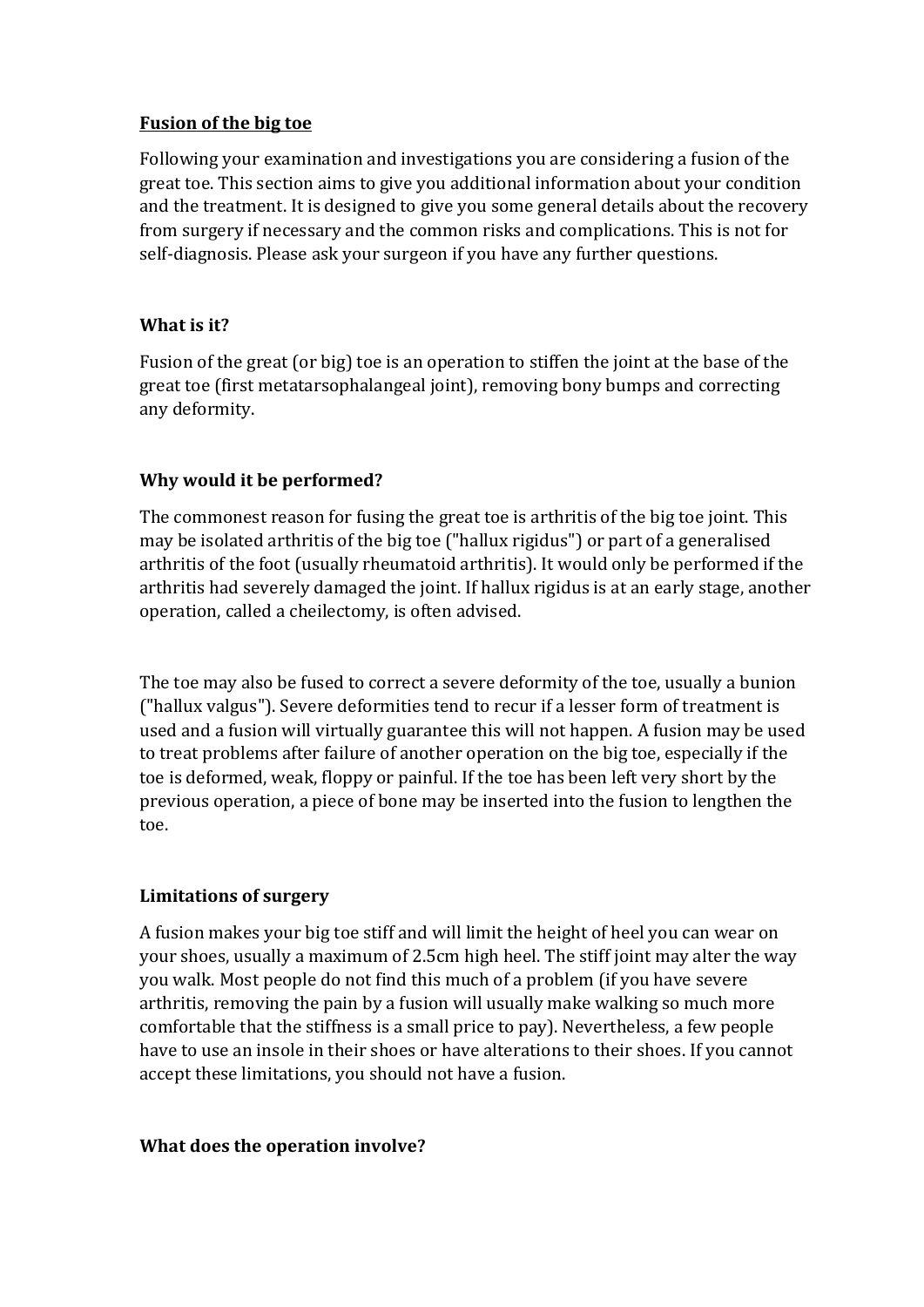A cut is made along the side of the toe and the joint is opened. Any large bony lumps are trimmed. The joint surfaces are cut out, trimmed to enable the toe to sit in the right position and fixed together with two screws or a small plate. The wound is stitched up and a soft, bulky dressing applied.

#### **Can it be performed as a day-case operation?**

If you are medically fit, have someone who can collect you and look after you after the operation and you are comfortable afterwards, the operation can be done on a day-case basis. If you have other medical problems such as diabetes, asthma or high blood pressure, you may have to attend a preoperative assessment before your surgery. You must stay overnight in case of complications if there is no one to collect and look after you. The most common reason for having to stay overnight after great toe fusion is for pain control, as the operation involves cutting through a bone, thus it may be quite painful immediately afterward. Local anaesthetic injections can help with this, but not everyone is comfortable to go home.

## **Will I have to go to sleep (general anaesthetic)?**

The operation can be done under general anaesthetic (asleep). Alternatively, an injection in the back, leg or around the ankle can be given to make the foot numb while the patient remains awake. Local anaesthetic injections do not always work. In that case you may have to go to sleep if the operation is to be performed. Your anaesthetist will advise you about the best choice of anaesthetic for you. Local anaesthetic may be injected into your leg or foot while you are asleep to reduce the pain after the operation even if you go to sleep for the surgery. You will also be given painkilling tablets as required.

## **Will I have a plaster on afterwards?**

You do not usually need a plaster after a big toe fusion. Usually, we will put dressings and a bandage on your foot and you can walk on your heel in a protective sandal with a stiff sole. However, if your bone is particularly soft or the soft tissue repair of the joint needs extra protection, a plaster will be put on which you would usually wear for 6 weeks. This is also necessary if you have a bone graft operation for a short floppy toe.

## **What will happen afterwards?**

You can go home when comfortable and safe. An x-ray may be taken before you go home. For the first 2 weeks, you should avoid walking if possible and only put your weight through the heel. When not walking, rest with your foot elevated to reduce swelling. You will be seen for follow-up 10-14 days after your operation. The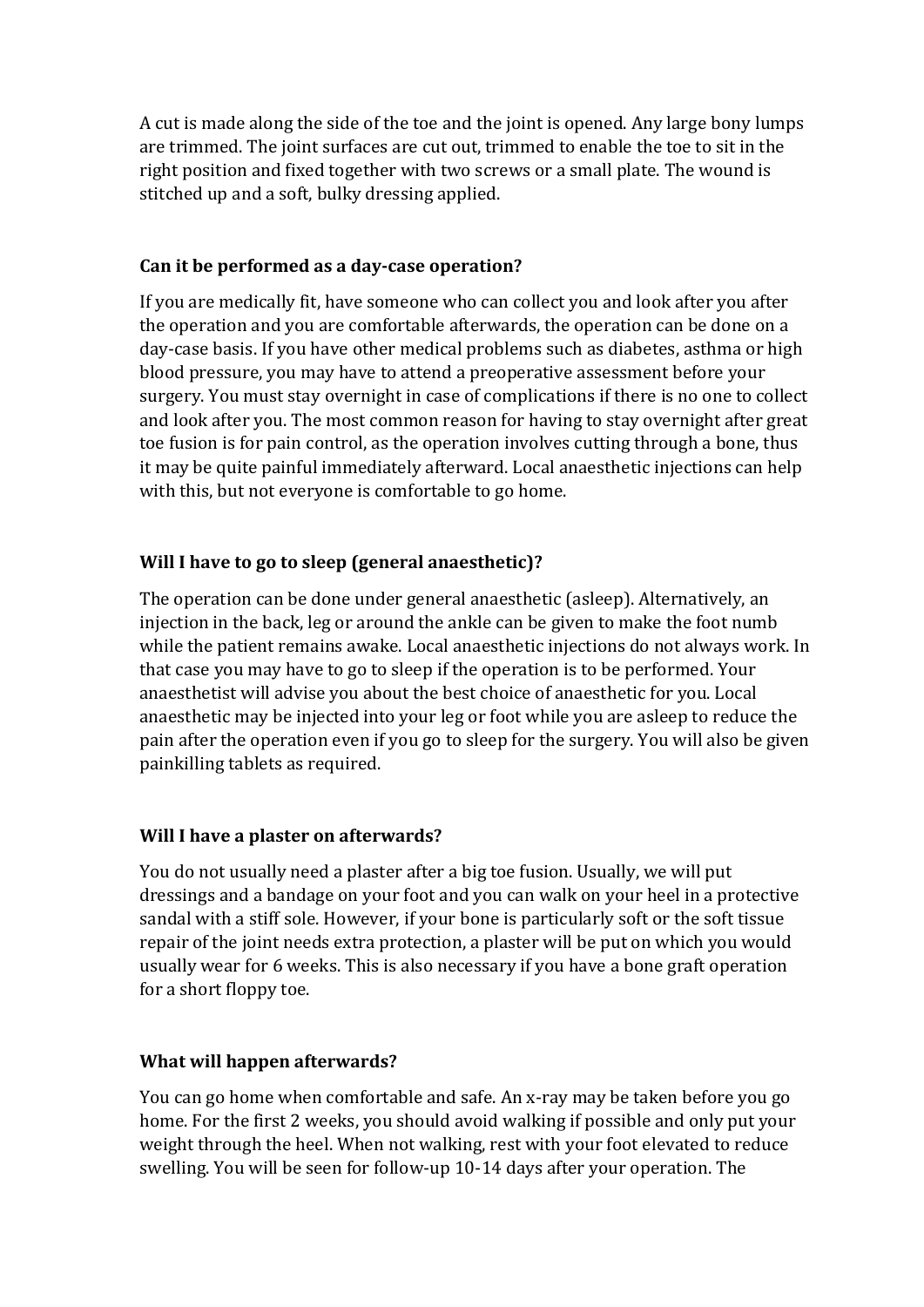dressings will be removed, the wound examined, the stitches removed if necessary, and an x-ray taken if it was not done in hospital.

You will then be more mobile and able to walk on your heel using crutches to support you. We still recommend, however, that, when not active, you **elevate your foot on a stool to help reduce the swelling**. Another follow-up appointment will be made for 4-6 weeks later. At this time the toe will be examined and another x-ray taken. If this shows the toe is fused, you can leave the protective shoe off. If the fusion is not yet solid, you may need to continue using the protective shoe for another 3-4 weeks and the process will then be repeated.

#### **How soon can I ...**

#### **Walk on the foot?**

You can do so immediately, but for the first 10-14 days you should avoid walking if possible and put all of your weight on the heel. When not walking you must rest with your foot elevated as much as possible to reduce swelling. After this you can be more mobile but you must still walk on your heel.

## **Go back to work?**

This depends on what you do and how you get to work. If you have a job that requires you to be seated, you are able to work with your foot elevated in the protective shoe and you can get to work, you could probably go back to work 2 to 3 weeks after surgery. On the other hand, if you have a heavy manual job you may be off for up to 3 months. If you need to drive to work, this will affect when you can go back. Your surgeon will advise you about going back to work.

#### **Drive?**

Once your protective shoe has been removed you may be able to start driving again. You must be comfortable and not too stiff before trying to drive. Start by sitting in the car and trying the pedals. Then drive round the block. Drive short distances before long ones. If you cannot safely make an emergency stop your insurance will not cover you in the event of an accident. Ask your surgeon when it is safe for you to drive again.

#### **Play sport?**